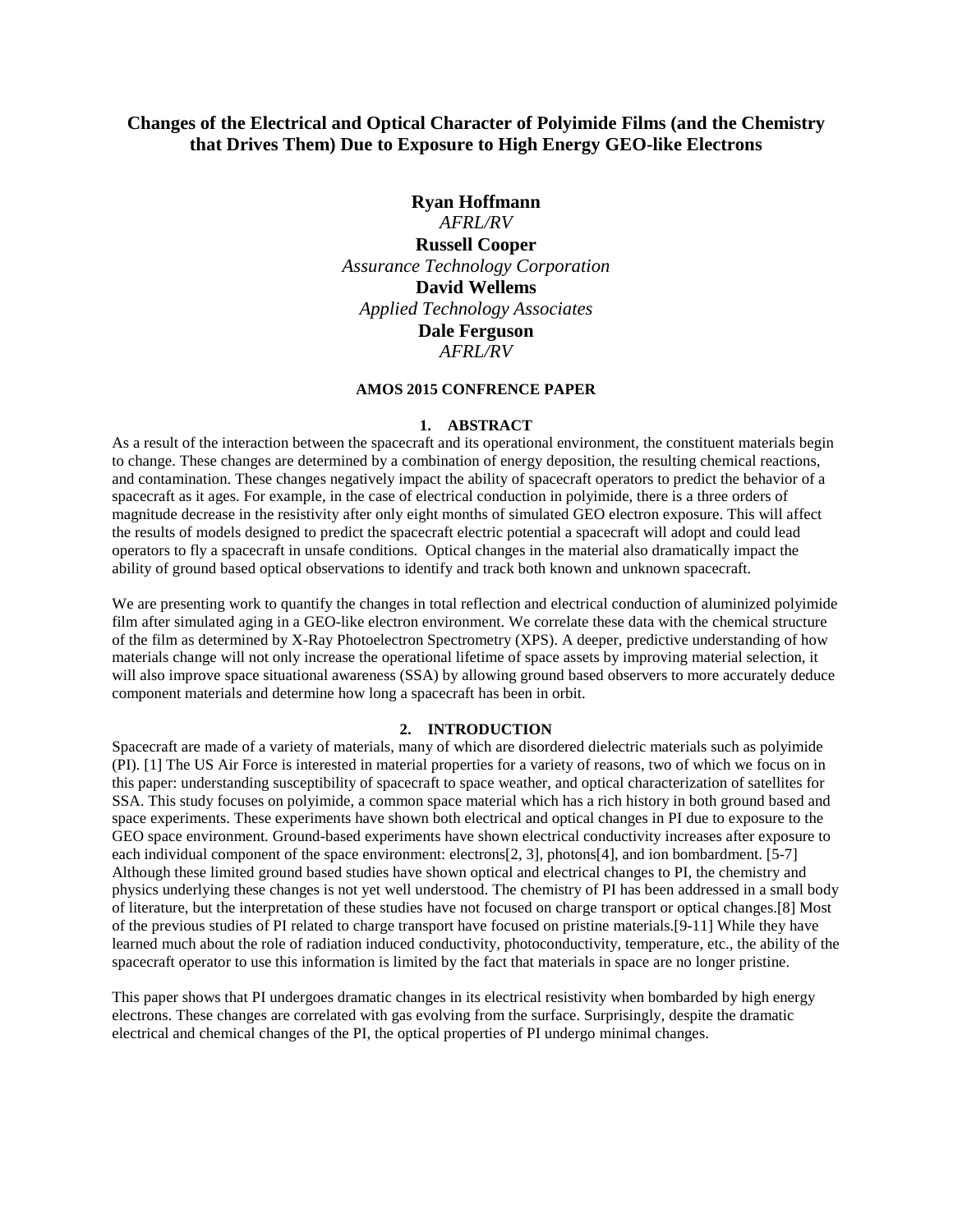#### **3. EXPERIMENT**

The work included in this publication was completed in the Spacecraft Charging and Instruments Calibration Lab (SCICL) located on Kirtland Air Force Base. This laboratory is part of the Space Systems Survivability program of the Space Vehicles Directorate (RV).[12] This work was accomplished in the Jumbo Environmental Simulation Chamber which can simulate a large fraction of the charged particle environment for both the GEO and LEO. For a full description of the Jumbo chamber capabilities please refer to the AF technical.[13]

In order to examine the electrical and optical properties of aged material it was necessary to divide the experiment into four phases; aging, electrical testing, optical testing, and chemical analysis. Before testing each material was cleaned using isopropyl alcohol. The samples were attached to the aluminum disk (sample carousel) by use of double sticky Cu tape with conductive adhesive affixed to the Al coated side of the sample. The use of the Cu tape provides both the mounting mechanism and the ground plane for the material. The sample carousel was placed in a vacuum oven pumped to <100 mTorr and heated to 60◦ C for 48 hr in order to drive off contamination such as water. Studies at room temperature show that water is the main contaminant (>99%) and that exposure to vacuum decreases the outgassing rate four orders of magnitude in  $\sim$  12 hr. [14] It is reasonable to assume that the elevated temperature accelerates this rate and that most of the water is driven from the surface after the bake out is complete. The sample carousel is then removed and quickly (<20min) mounted in the Jumbo chamber and pumped to  $10^{-7}$  torr overnight.

Materials are aged by bombardment with fully penetrating radiation in order to expose them to an approximately uniform dose through the bulk of the material. We use 25 μm and 50 μm films and 90 keV electrons which fully penetrate the thin films for uniform aging.[15] These films are manufactured by Sheldahl and have part numbers 146446 and 146448 respectively.[16] To create uniform exposure, the samples rotate continuously on the carousel with the axis of rotation parallel to the electron beam. Surface potential is measured with a high voltage Trek 341B non-contact surface volt meter. Measuring near zero surface potential during aging verifies that the electrons are fully penetrating, however, a small residual surface charge of  $\sim$ 100V is induced, presumably due to secondary electron emission from nearby surfaces.[2, 17] The electron dose delivered to a material is given by

$$
dose\ rate = \frac{JE}{\rho q_e R} \qquad \text{(Eq. 1)}
$$

where *J* is the electron flux, *E* is the electron energy,  $\rho$  is the material density (1.4x10<sup>-3</sup> kg/cm<sup>3</sup> in the case of PI),  $q_e$ is the charge on an electron and *R* is the electron penetration range as calculated by the NIST ESTAR database. [15] To make the correlation to the electron dose in GEO we use the AE9 model and determine the differential flux of electrons. [18] It is now simply a matter of integrating all energies (from 40 keV to 7 MeV available in the model) to arrive at a total dose rate of 0.215 Gy/s delivered by electrons to  $PI < 50 \mu m$  thick on orbit. The PI in this study has undergone aging from  $0.5x10^6$  grey, which corresponds to 0-8months in GEO. During aging, we monitor the flux of the electron gun with a Faraday cup mounted beside the sample carousel. The spatial distribution of electrons has been thoroughly mapped, allowing calculation of the electron flux over all samples by measuring current on the Faraday cup. The Faraday cup also allows for on-the-fly correction of the ~1% hr drift in electron beam flux, thus allowing for accuracy in achieving our target dose.

The electrical characterization is accomplished in Jumbo and generally started the day after the aging is complete, without breaking vacuum. We measure charge transport by monitoring the surface potential of the thin films during bombardment with low flux, ~30pA/cm<sup>2</sup>, 20keV electrons. This is done using a  $\pm 20$  kV non-contract electrostatic voltmeter manufactured by  $Trek^{TM}$ . These electrons do not fully penetrate the material and therefore charge the material to a negative potential. The relatively low flux and energy of the charging beam delivers  $\sim 600 \text{ Gy}$  to the material and the electrons penetrate to a depth of  $R=7 \mu m$ . Not only is this dose negligible, relative to the aging dose, it only effects the area between the top surface and the penetration depth. Since the grounded plate is on the rear surface, the electrons will migrate in that direction and therefore will not interact with the top region. We monitor the materials charging until the surface potential reaches a quasi-equilibrium state. The electron gun is then switched off and the surface potential is monitored as a function of time as the deposited electrons drift toward the grounded back plane. It can take days until the potential on the samples approaches 0 V. We use previously developed models to fit this data and derive the bulk conductivity. [9-11, 19]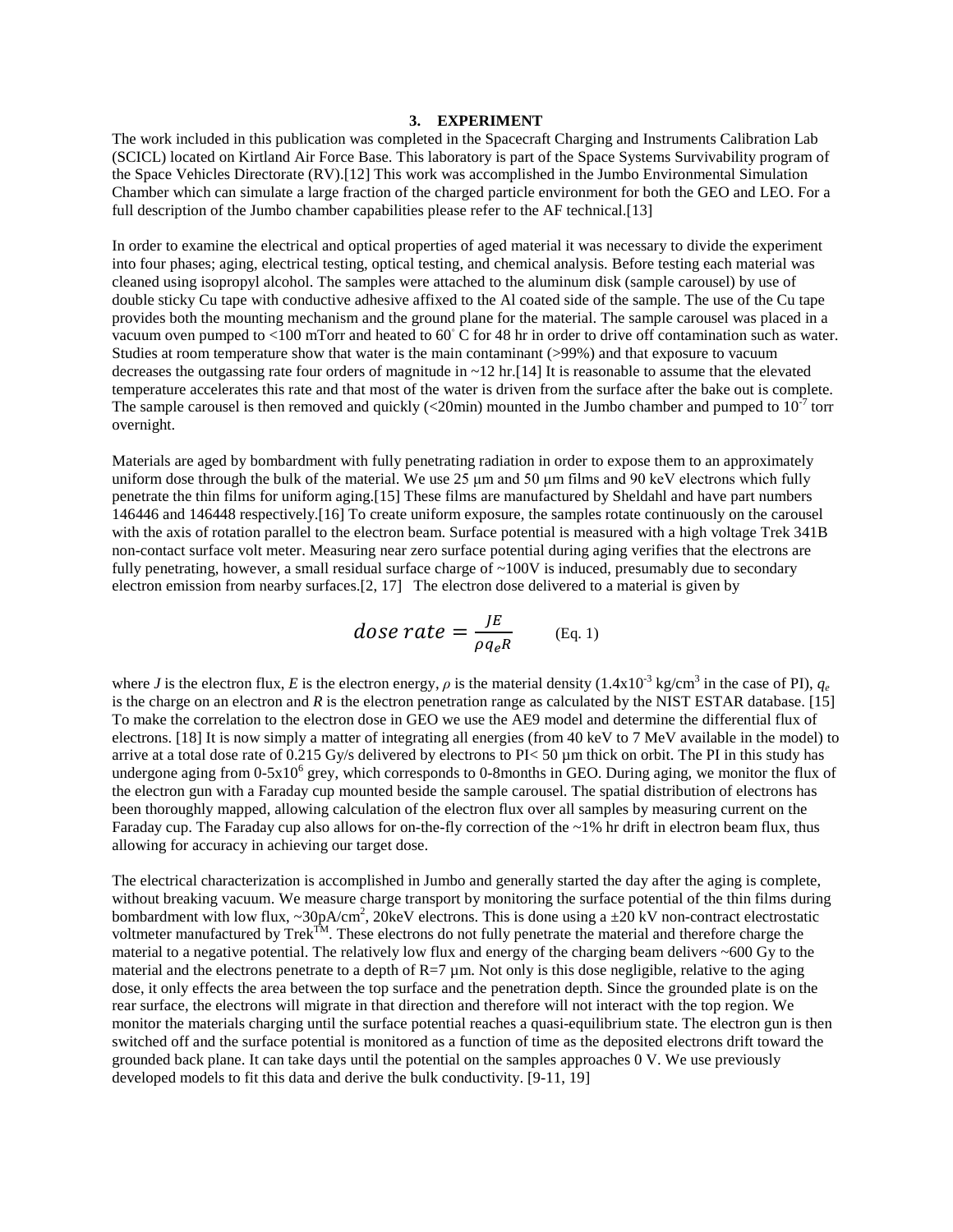After aging and measuring discharge rates we remove small pieces of each material for use in XPS chemical analysis. The remaining sample is then used for optical analysis. XPS was carried out at the Center for Micro-Engineered Materials (CMEM) at the University of New Mexico. We used a Kratos AXIS ULTRA XPS to measure accurate elemental composition of the surface and, more importantly, quantitatively identify the chemical environment and electronic states of the elements. To characterize the optical changes after aging we chose to use directional-hemispherical reflectance (DHR) as a first pass at understanding the optical changes. This was done using both Perkins-Elmer λ-950 and a SOC 400T spectrometer with a combined spectral range of 0.2-25 µm.

#### **4. Results**

## **4.1 Electrical Behavior**

As mentioned above we monitor the surface potential of PI as it is charged by exposure to a 20keV beam of electrons. As the sample is exposed, some electrons are captured and a negative surface potential develops. Once an equilibrium potential is reached the beam is extinguished and the imbedded electrons begin to migrate to the grounded back pane. This migration causes the surface potential to decay giving us a measure of surface potential as a function of time.

The first part of the decay is driven by the electrons transporting toward the grounded plane, but have yet to reach the back plane and exit the material. This portion of the curve is termed the pre-transit decay and can be related to the intrinsic mobility of electrons hopping from one trap state to the next. [9] Characterization of the pre-transit decay is beyond the scope of this paper, however it is critical to determine when the charge body reaches the back plane so that the dark conductivity can be determined. This is done by noting when the decay curve transitions to a straight line when plotted on a log-log scale. This time is termed the transit time  $t_T$  and marks the beginning of the power law behavior that is driven by the dark conductivity.



*Fig. 1 The surface potential decay of un-aged PI that was charged with a 20 keV electron beam. The black line is then fit to Eq. 1 with a τdecay of 12 hr from which we derive a dark conductivity of 1.5e-15 Ωm. We determined the transit time*  $t_T$  *to be 28 min.* 

After the front of the charge body has reached the grounded backplane, the dissipation of charge is primarily determined by the loss of electrons from the material. This region is fit by Eq. 2 from which we are able to derive a decay time and the dark resistivity of the material. [10]

$$
V_s \left( \tau_{decay} \right) = m \tau_{decay}^b
$$
\n
$$
\rho_{dark} = \frac{\tau_{decay}}{\epsilon_0 \epsilon_r}
$$
\n(Eq. 2)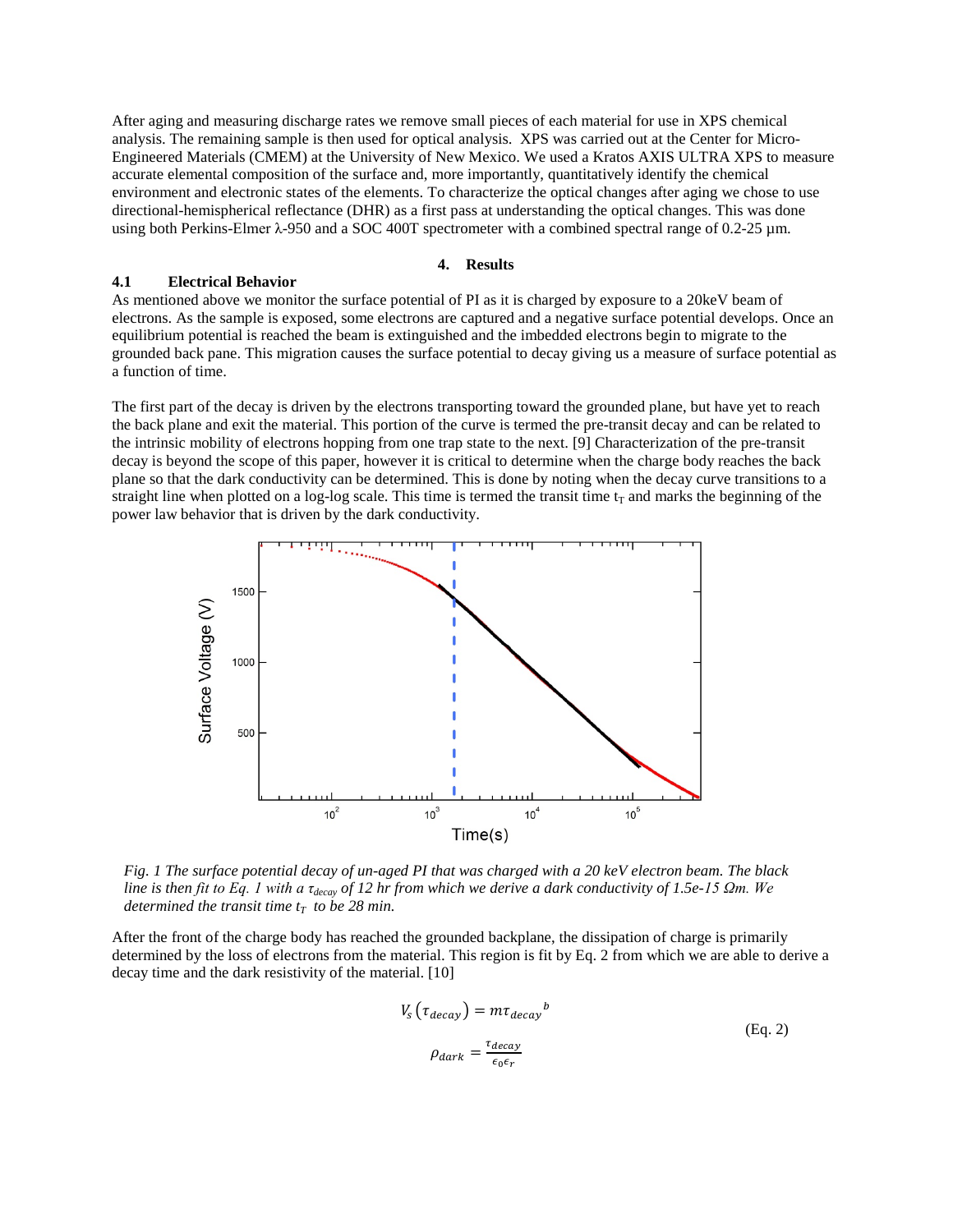Dark resistivity  $\rho_{dark}$  is critical because it is the macroscopic behavior that characterizes charge transport on long time scales and is often the only parameter reported in the literature. Dark resistivity is the true measure of the ability for a material to transport charge and is non-varying as a function of time like the pre-transit decay. It also allows for comparisons between this and work on resistivity undertaken with alternative experimental studies that might not have the other parameters we use in this study. We calculate the bulk resistivity of pristine PI to be  $\sim$ 2x10<sup>15</sup>  $\Omega$ m and that is in good agreement with the value of 1.8x10<sup>15</sup>  $\Omega$ m published by the manufacturer. [16]

Five sets of PI were exposed to different amounts of electron radiation. Each set consists of 25 µm and 50 µm Al backed and 25 µm Cu tape backed PI films. The first set is the pristine material that underwent all the same environmental conditions as the others, however was not exposed to aging electrons. The remaining sets were exposed to 6.7 x10<sup>5</sup> Gy, 2.0 x10<sup>6</sup> Gy, 3.9 x10<sup>6</sup> Gy, and 4.5 x10<sup>6</sup> Gy corresponding to 1.2, 3.5, 6.8 and 7.9 months of GEO electron radiation respectively. There is a marked decrease in the resistivity between the pristine and least aged sample,  $6.7 \times 10^5$  Gy, and then the resistivity appears to level off with aging, as can be seen in Fig. 2. This is most likely due to the limitation of our method of determining resistivity and not a real plateau. Because our method required that the material store charge for tens of minutes in order to determine decay rates, the decay time cannot be less than this. In fact the final data set that was exposed to  $4.5 \times 10^6$  Gy (7.9 months GEO electron dose) did not charge at all and could not be included in Fig 2. It is likely that the material continues to exhibit enhanced conductivity as the dose increases, but would require other methods to measure. This does provide an upper bound for conductivity. However, if we look at the equilibrium voltage that each sample reached before the beam was extinguished as shown in the righ plot of Fig.2, we see a continual reduction as the materials age. Since the changing beam varied less than 40%, in flux, the reduction in peak voltage can only be due to the fact that the material is better at transporting charge through the bulk and into the grounded back plane.



*Fig. 2. (Left) Resistivity of 25 µm PI with Cu tape backing, Al backing and 50 µm PI with Al backing shown as a function of aging dose. (Right) Quasi-equilibrium potential reached immediately after the charging beam was extinguished.* 

# **4.2 Optical Behavior**

After the electrical tests, the materials were removed from the vacuum chamber and directional hemispherical reflectance (DHR) was performed in air. This test took place several months after the initial aging. The samples were kept clean, however it is assumed that all the chemistry induced by aging has taken place. The DHR of the 25 µm material (top row of Fig. 3) does show what might be a slight increase in reflectivity of 1.5% on the right side of the band edge of  $\sim$ 2.3 eV. This trend does not continue in to the IR so it is difficult to say if it aging related or an experimental artifact. Assuming that the 1.5% shift is real it is interesting to note that the reflectance near the band edge seem to follow the same trend as the conductivity measurements, i.e. that most the change is seen between pristine and the first dosing.

For wavelengths larger than the 2.3 eV bandgap, we expect the DHR of the 50 um PI sample to be less than the 25 um sample because there is more attenuation along the longer primary optical path. The front surface of PI is only a few percent reflective across the 2-25um wavelength range and the majority of the reflection occurs at the aluminum back surface. For the 2- 25 um wavelength range and with the thicker sample, the DHR is necessarily smaller. For the thicker sample, the aging impact on attenuation is apparent in that the path loss is reduced, or the DHR increased.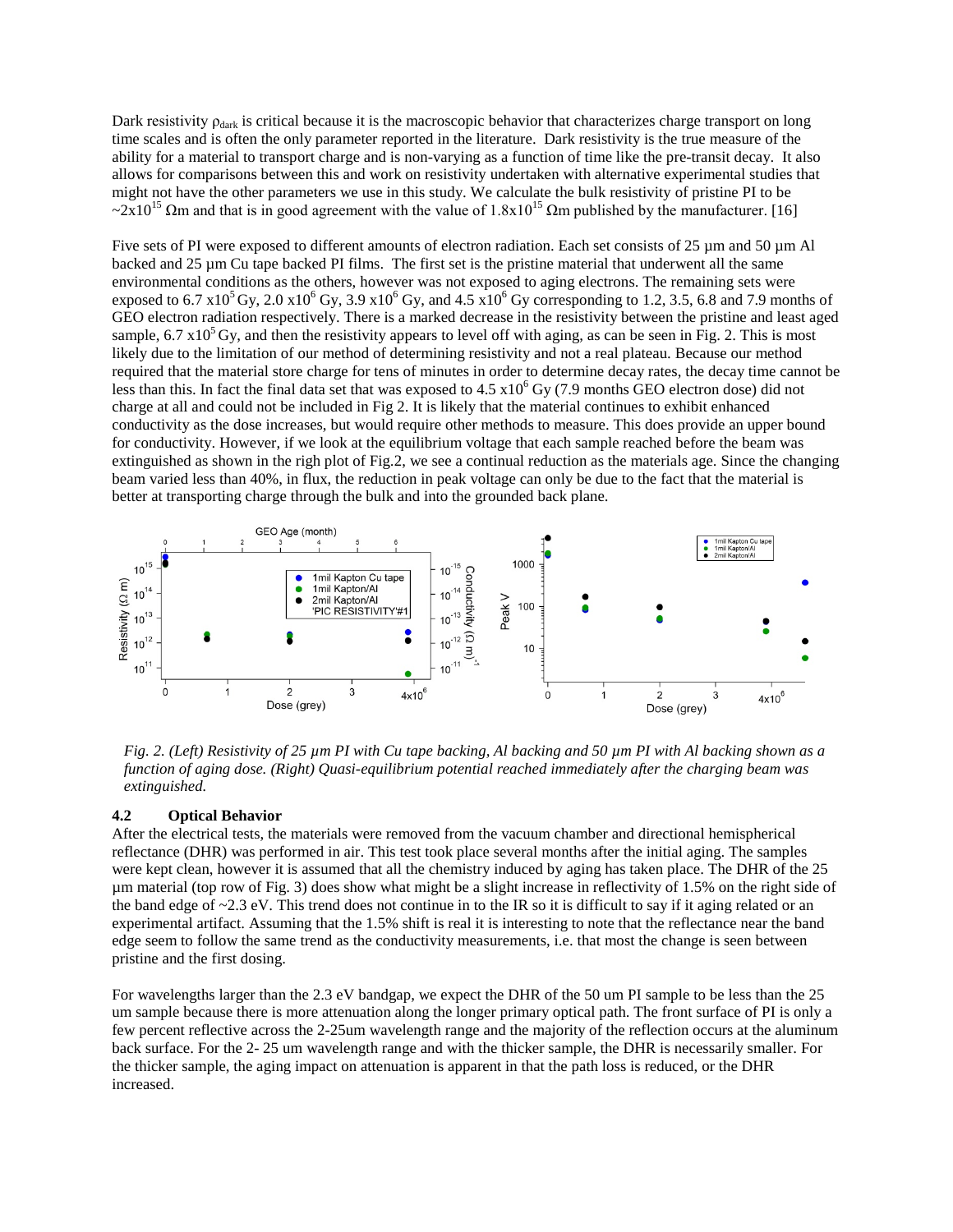For wavelengths smaller than the bandgap, the 25 um sample DHR is somewhat higher than the 50 um sample because of back plane reflection. Surface reflection is the dominant contribution to the DHR for the thicker sample. In general, with increasing PI thickness, the transmission lines broaden and weaken and the sharpness of 2.3 eV PI bandedge is reduced.

In the 50  $\mu$ m material there is no discernable trend in the short wavelength DHR except that the 2.0x 10<sup>6</sup> Gy material was much less reflective, we attribute this to a mounting differences between it and the other samples. There is a trend in the mid-IR DHR toward becoming more reflective as the materials age and, most of the change appears to happen between the pristine material and the first dosing. In fact, the mid-IR band reflectance increases 34% with most of that changes happening at  $\langle 6.7 \times 10^5 \text{ Gy}$ . PI has an extremely complicated absorption spectrum in the mid-IR, however on close examination of the some of the trends insights in to aging chemistry are reviled. The absorption line at 12 µm shows a clear upward trend with dose and can be correlated to a loss of C-N bonds. [8]



*Fig. 3 DHR measurements of 25 µm (top row) and 50 µm (bottom row) of Al backed PI. Each trace is the reflectance of the samples as a function of the electron dose they were exposed to.* 

Birefringent studies may reveal more subtle optical changes taking place in PI as it ages. They might take the form of a reduction in the bidirectional reflectance distribution function (BRDF) ps/pp ratio or, for PI, a migration in the optical axis. A study of these properties was initiated, but such measurements are highly dependent on surface roughness, sample mounting, and tensioning. As such, it was impossible to directly compare one sample to the next, however, we can say that all the samples remained birefringent.

## **4.3 Chemical Analysis**

We are able to use XPS tests to help elucidate the chemistry occurring in PI during electron radiation. XPS is only sensitive to the first few layers of the material, however due to the nature of the electron energy loss mechanism, it is likely that the surface chemistry closely mimics that of the bulk. XPS yields elemental composition of the sample as well as bonding information on the individual components. The two most striking XPS results are shown in Fig. 4. The XPS shows a decrease in the elemental fraction of oxygen between pristine samples and those with a  $5x10^5$  Gy, which then increases with further aging. The measured oxygen is below the percent as dictated by the monomer unit.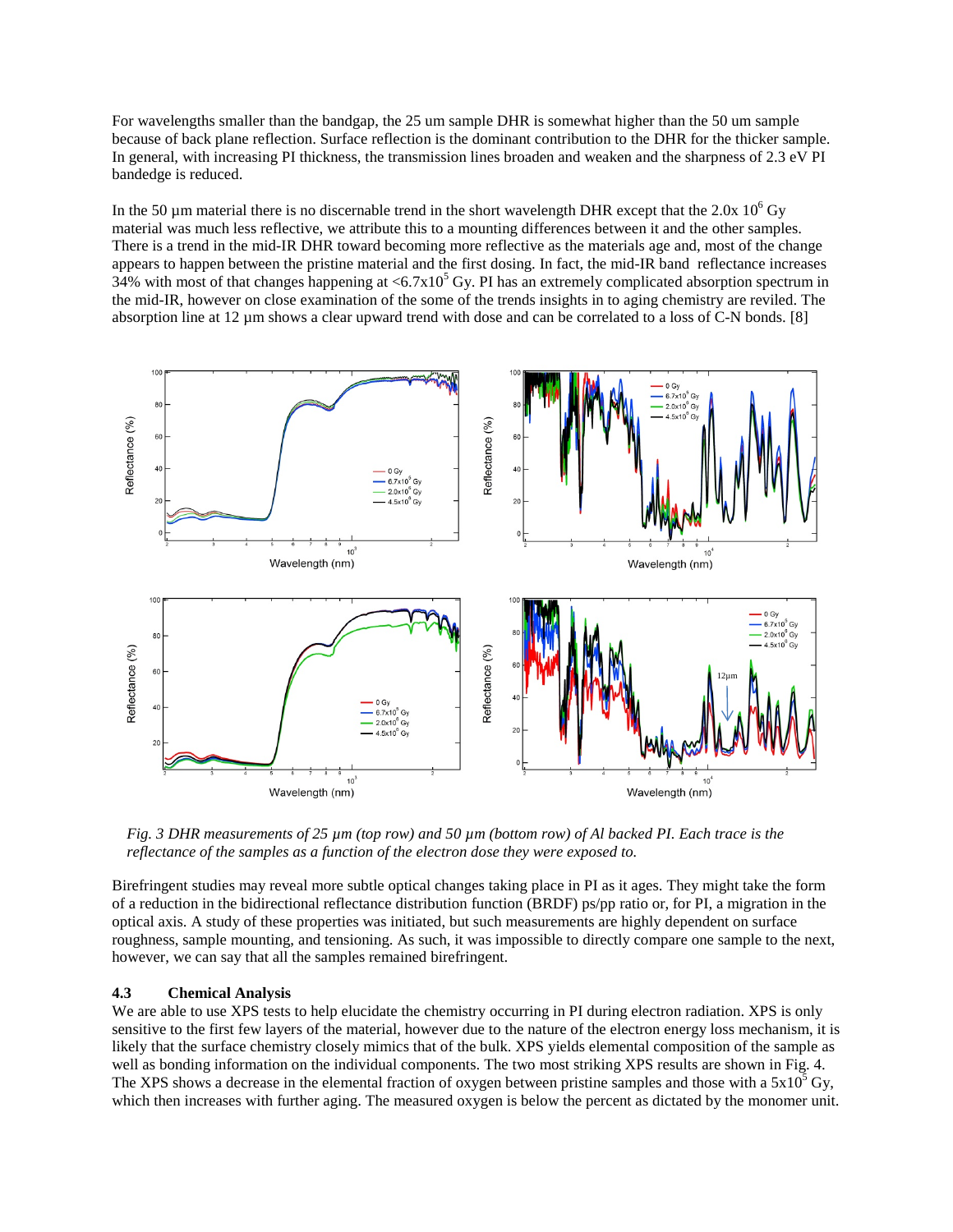This could be due to molecular orientation on the surface. It is possible, although unlikely, that this is due to material contamination. Similar elemental composition on pristine samples using XPS has been previously seen with oxygen representing 15.1% of the composition.[20] The fraction of carbon that is bound to a nitrogen or oxygen atom also undergoes an initial drop followed by a recover to near the pristine state. We noted a dramatic increase in chamber pressure during aging and we attribute to outgassing of species that have been created by bond breaking in the PI. As time progresses the chamber pressure drops, indicating decreased outgassing, however it does not return to its baseline. This indicates that gas evolution from PI plays an important role in the chemistry of PI. To understand the change in elemental composition we draw on two different studies of irradiation PI and evolution of gaseous species from these samples. These studies were undertaken with very different



*Fig. 4 XPS results on PI as a function of dose. The upper plot shows the elemental fraction of oxygen in the PI for three different samples 1mil PI backed by Al, black, 2 mil PI backed by Al, red, and 1mil PI backed with Cu tape, blue. The theoretical fraction is shown as a dashed green line. The lower plot shows the fraction of carbon that is electron poor for the same three PI samples.*

conditions, both from each other, and from our set-up, but the chemistry they propose is consistent with the measurements here. These studies were undertaken with different energetic particles and cover a wide energy range energy, but the chemistry they propose is consistent with the measurements here. Oxygen is lost as CO, CO<sub>2</sub>, and H2, is evolved from the material.[8] Our XPS results indicate the oxygen that has double or triple bonds is preferentially lost to oxygen that does not, which is in line with our theory and the results seen in the mid-IR DHR results in the 50 µm material. Decreases in oxygen to 12% have been previously seen in proton bombardment, although we don't see this extent of change our results agree qualitatively.[20] Other PI degradation experiments found that with 760MeV Kr ion bombardment that the major gas species evolved from the system were mainly hydro- deficient chain fragments of the form of CxH2x-y (x varies from 1 to 6, for each x, there are several y).[21] It is likely that both of these mechanisms play a role in the degradation chemistry, but that the relative importance of each varies with dose.

#### **5. CONCLUSION**

This study has leaned heavily on previous work involving ion bombardment of PI and the chemical changes caused by the ion radiation damage. However, there is one striking difference between our work and those that bombard with ions, and that is the lack of optical changes of the PI in our work. Other work has generalized the change in optical properties as occurring at lower doses then the change in electrical, although this might be more material specific than the authors originally thought.[22] With extensive ion bombardment the PI becomes quasi-conductive, mechanically brittle, and black. From this work a  $14 \text{ eV/nm}^3$  energy threshold for damage of PI was found by ion bombardment and used as justification for the dramatic changes in electrical conductivity.[7] Although changes in PI resistivity presented here are not of the magnitude presented in ion bombardment, it is possible that electron bombardment has a more dramatic impact on the electrical properties of the material than optical or mechanical. This is a somewhat surprising result as radiation dose is often thought to be independent of the particle doing the radiation. [23] However, as seen here, this is not always the case.[24, 25]

We have presented the resistivity of PI samples that have been irradiated by penetrating electrons. The resistivity undergoes a dramatic change, three orders of magnitude, at  $5x10<sup>5</sup>$  grey and likely continues to decrease at doses above that to  $5x10^6$  grey, although the lower limit of our current experimental techniques has been reached. DHR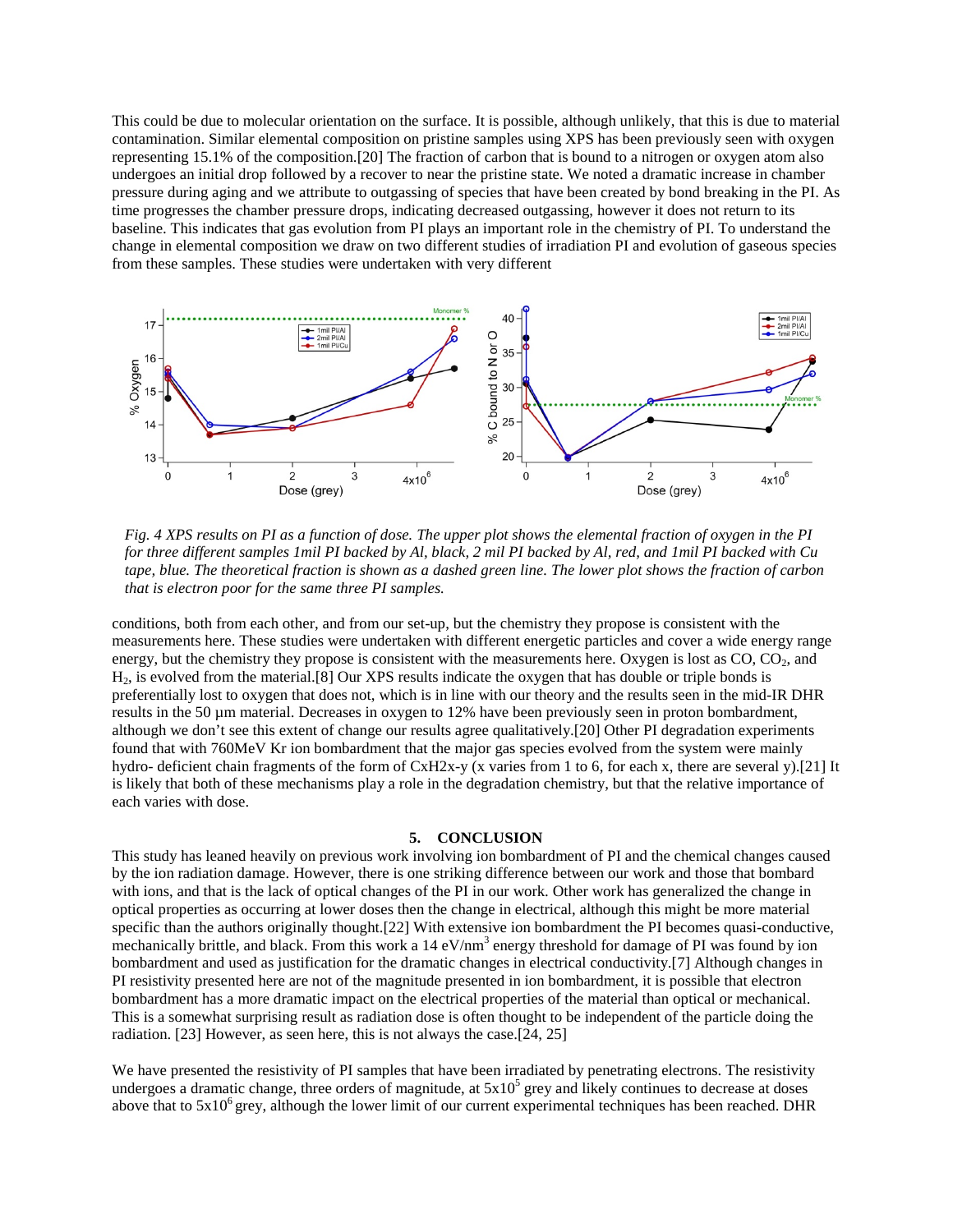measurements show a trend toward increased reflectivity in the mid-IR with most of that change happening at the same dose as the dramatic change as the resistivity. XPS measurements of surface chemistry show initial decrease in oxygen presence due to radiation, which then further increase with time. We see gas evolving from the surface during irradiation and hypothesized that gas is predominately  $CO$ ,  $CO<sub>2</sub>$ , and  $H<sub>2</sub>$  at early times and unsaturated alkanes at later times, as has been seen for ion irradiation and this mechanism is supported by the XPS and DHR results. Compared to PI degradation due to heavy ion bombardment, we saw a comparably smaller change in PI's properties, although the difference in the change does not seem to be consistent across all properties. It is unclear for PI if the chemical reactions caused by radiation damage are merely slower for electron radiation than ion bombardment, or if it is fundamentally different chemistry.

### **6. ACKNOWLEDGMENTS**

We recognize support from AFOSR Materials for Extreme Environments Program under the direction of Dr. Ali Sayir. We would like to thank Dr. Kateryna Artyushkova of University of New Mexico for the excellent XPS experimental measurements, spectral analysis, and discussion. We would also like to thank David Wilt and David Bowers of AFRL for use of DHR instruments.

#### **7. REFERENCES**

- [1] D. Hastings and H. Garrett, *Spacecraft-environment interactions*: Cambridge university press, 2004.
- [2] T. Paulmier, R. Hanna, M. Belhaj, B. Dirassen, D. Payan, N. Balcon*, et al.*, "Aging effect and induced electric phenomena on dielectric materials irradiated with high energy electrons," *Plasma Science, IEEE Transactions on,* vol. 41, pp. 3422-3428, 2013.
- [3] L. Levy, T. Paulmier, B. Dirassen, C. Inguimbert, and M. Van Eesbeek, "Aging and Prompt Effects on Space Material Properties," *Plasma Science, IEEE Transactions on,* vol. 36, pp. 2228-2237, 2008.
- [4] L. Kan and K. C. Kao, "Photoconduction in polyimide," in *Electrical Insulation, 1990., Conference Record of the 1990 IEEE International Symposium on*, 1990, pp. 84-87.
- [5] J. Davenas, X. Xu, G. Boiteux, and D. Sage, "Relation between structure and electronic properties of ion irradiated polymers," *Nuclear Instruments and Methods in Physics Research Section B: Beam Interactions with Materials and Atoms,* vol. 39, pp. 754-763, 1989.
- [6] T. Hioki, S. Noda, M. Sugiura, M. Kakeno, K. Yamada, and J. Kawamoto, "Electrical and optical properties of ion‐irradiated organic polymer Kapton H," *Applied Physics Letters,* vol. 43, pp. 30-32, 1983.
- [7] J. Salvetat, J. Costantini, F. Brisard, and L. Zuppiroli, "Onset and growth of conduction in polyimide kapton induced by swift heavy-ion irradiation," *Physical Review B,* vol. 55, p. 6238, 1997.
- [8] C. P. Ennis and R. I. Kaiser, "Mechanistical studies on the electron-induced degradation of polymethylmethacrylate and Kapton," *Physical Chemistry Chemical Physics,* vol. 12, pp. 14902-14915, 2010.
- [9] A. Sim, "Unified model of charge transport in insulating polymeric materials," 2013.
- [10] J. Brunson, "Hopping conductivity and charge transport in low density polyethylene," Ph.D., Physics, Utah State University, 2010.
- [11] H. J. Wintle, "Surface‐Charge Decay in Insulators with Nonconstant Mobility and with Deep Trapping," *Journal of Applied Physics,* vol. 43, pp. 2927-2930, 1972.
- [12] R. Hoffmann, D. Ferguson, A. Wheelock, and J. Patton, "The Spacecraft Charging and Instrument Calibration Laboratory: A New Frontier in American Spacecraft Charging R&D," in *50th AIAA Aerospace Sciences Meeting including the New Horizons Forum and Aerospace Exposition*, p. 716.
- [13] R. Cooper and R. Hoffmann, "JUMBO SPACE ENVIRONMENT SIMULATION AND SPACECRAFT CHARGING CHAMBER CHARACTERIZATION," *Air Force Technical Report,* 2015.
- [14] A. Glassford and C. Liu, "Outgassing rate of multilayer insulation materials at ambient temperature," *Journal of Vacuum Science & Technology,* vol. 17, pp. 696-704, 1980.
- [15] M. Berger, "ESTAR, PSTAR, and ASTAR: Computer programs for calculating stopping-power and range tables for electrons, protons, and helium ions," *Unknown,* vol. 1, 1992.
- [16] Sheldahl. (2015, July 14). *The Red Book*. Available:
- http://www.sheldahl.com/Products/WebPages/RedBook.aspx
- [17] D. N. Baker, "Effects of hostile space weather on satellite operations," in *Electromagnetic Compatibility (EMC), 2011 IEEE International Symposium on*, 2011, pp. 306-311.